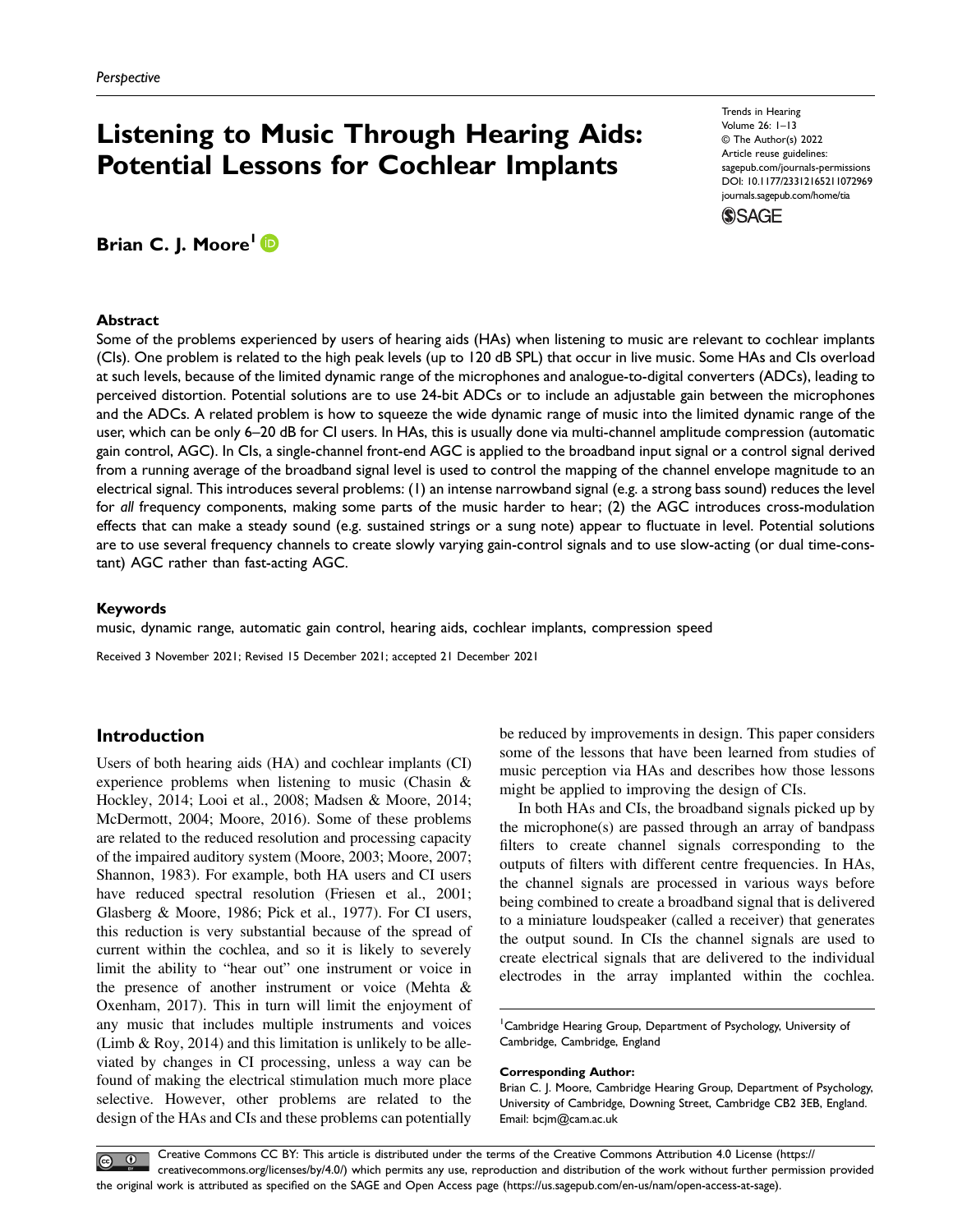Hence, in CIs, the number of channels is usually equal to the number of implanted electrodes, although the effective number of independent channels is smaller than the number of electrodes, because of current spread in the cochlea (Friesen et al., 2001). In a CI, the signal in the channel with the lowest centre frequency is usually used to derive the electrical signal delivered to the most apical electrode in the cochlea, while the signal in the channel with the highest centre frequency is usually used to drive the most basal electrode, with a continuous gradation in between. This represents an attempt to recreate the tonotopic mapping of frequency to place that occurs within a normal cochlea (von Békésy, 1960). Thus, information about the short-term spectrum of sounds is conveyed by the relative strength of the electrical signals across the electrode array.

## Requirements for Music Listening With CIs

It is helpful first to consider the properties that a CI should have in order to improve the experience of listening to music. The key properties are:

- 1. Envelope cues in different frequency regions, which are the main source of auditory information provided by CIs (Clark et al., 1990; Wilson et al., 1991; Zeng et al., 2003), should be preserved and coded as faithfully as possible.
- 2. Nonlinear distortion occurring prior to filtering of the signal into frequency bands or channels should be minimal. This is because nonlinear distortion leads both to changes in the shape of the waveform and to frequency components in the short-term spectrum that are not present in the original signal, giving a misleading representation of the spectral shape of a sound (Tan et al., 2003). Nonlinear distortion introduced after the signal is filtered into frequency channels in a CI does not have the same effect on the representation of the spectrum of a sound, but it can distort the representation of the envelope in each channel.
- 3. The wide range of sound levels that occur in music, especially live music, must be compressed into the narrow range of electrical current values between the detection threshold and the highest comfortable level. This must be done while preserving the representation of the envelope of the sound in each frequency channel as well as possible.

As is discussed below, these properties are not easy to achieve, and the current state of the art is far from optimal in this respect.

#### Sources of Envelope Distortion

In this section, I consider some (but not all) of the sources of envelope distortion in HAs and CIs. Envelope distortion introduced by automatic gain control (AGC) systems is discussed in a later section. Most HAs and CIs incorporate various forms of adaptive signal processing, i.e. signal processing that changes over time in response to changes in the input signal. Examples are noise reduction and adaptive directional processing. These forms of signal processing, because they are time-varying, inevitably distort the envelopes of the channel signals in HAs and CIs.

Noise-reduction systems can be applied to the signal from a single microphone. They have been designed to improve the ability to understand speech in the presence of background noise. They generally work by estimating the momentary speech-to-noise ratio in each channel and applying attenuation to the channels with the poorest estimated speech-to-noise ratio (Hamacher et al., 2006; Holube et al., 1999; Launer et al., 2016; Yang & Fu, 2005). In more recent approaches, artificial neural networks have been used to process speech in background sounds for application both to HAs (Healy et al., 2021; Keshavarzi et al., 2019) and CIs (Goehring et al., 2017; Goehring et al., 2019).

All single-microphone noise-reduction systems involve a trade-off; the more the background noise is reduced relative to the speech, the more distortion there is, including envelope distortion. There appear to be large individual differences in preferences for noise-reduction systems and in preferences for the amount of noise reduction, some people being "noise haters" and others being "distortion haters" (Brons et al., 2012). In any case, since these noise-reduction systems have been designed to improve the perception of speech in noise, they are unlikely to be of any benefit when listening to music. Rather, the envelope distortion that they introduce is likely to degrade the perception of music by users of HAs and CIs. Therefore, it is recommended that a CI is set up with a dedicated music program, as is often done for HAs, and in the music program any adaptive noise-reduction processing is disabled.

A second form of adaptive processing, directional processing, is used when two or more microphones are available, as is the case with most HAs and CIs. Some (but not all) such systems are based on the assumption that the "target" sound that the user wishes to hear comes from the front. They attempt to estimate, for each frequency channel, the direction of the most prominent interfering sound coming from the sides or back, and to create a null in the directional response so as to attenuate that interfering sound (Launer et al., 2016). This creates time-varying changes in the effective frequency response of the HA or CI for sounds coming from the sides or back, and also distorts the envelope representation of such sounds. Again, this is likely to impair music perception, since music often involves spatially distributed sound sources. Even for directional processing systems that attempt to preserve sounds of interest from several directions, the processing is adaptive and time varying, and is likely to result in the introduction of spurious amplitude modulation. As for noise-reduction processing, it is recommended that a CI is set up with a dedicated music program and that any adaptive directional processing is disabled for that program.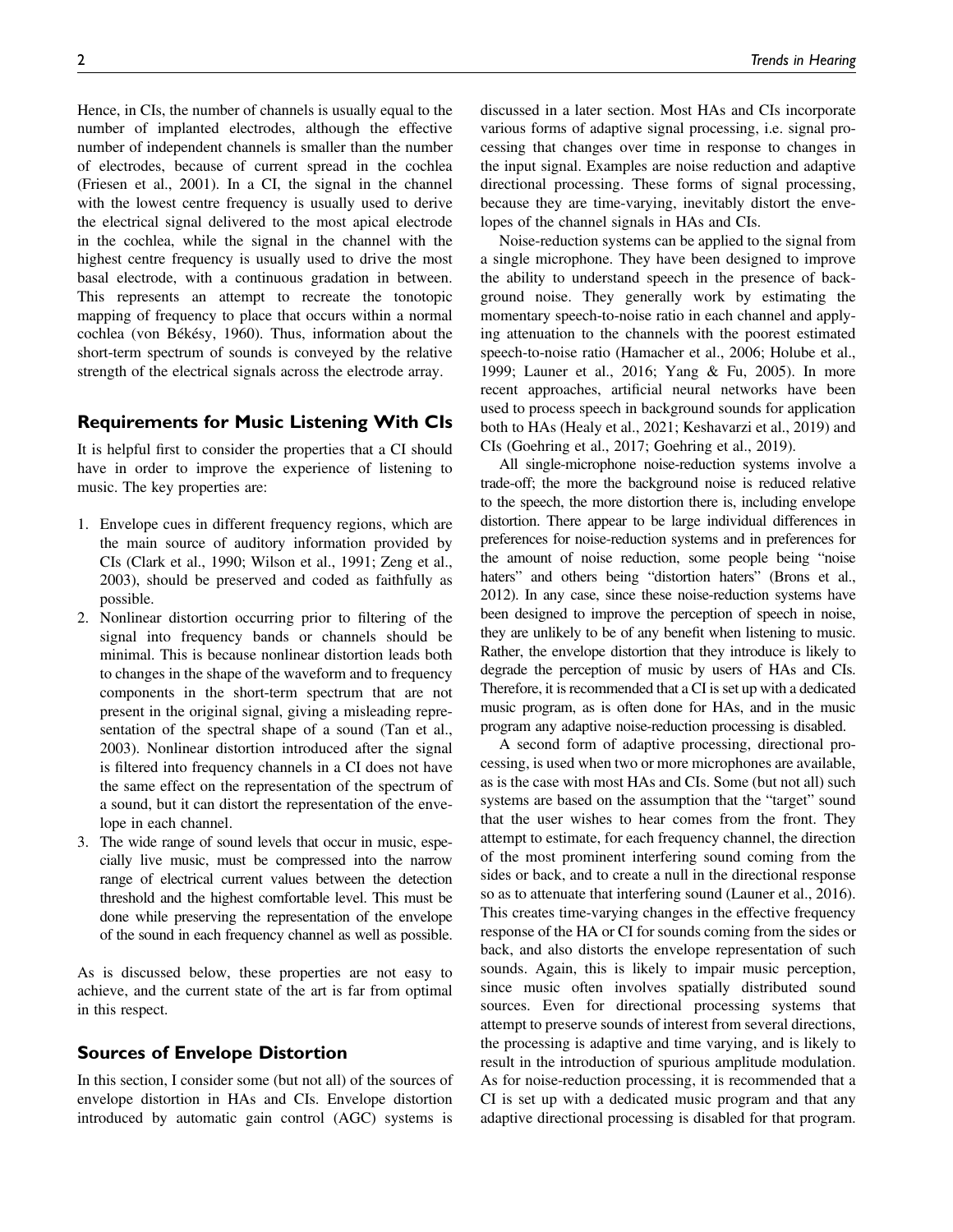# The Problem of the Dynamic Range of the Input Signal

Most CIs and some HAs use 16-bit analogue-to-digital converters (ADCs) to digitise the microphone signals (Launer et al., 2016; Zakis, 2016). In theory this can code a 96-dB range of input sound levels (6 dB per bit). In practice the achieved range is typically 85–90 dB, because of microphone noise, noise in the ADCs themselves, and noise in the electronic circuitry. Although in principle the dynamic range can be increased by the application of a low-level spectrally shaped noise called dither (Vanderkooy & Lipshitz, 1984), this is not to my knowledge applied in HAs or CIs. In most HAs and CIs, the gain of the pre-amplifier between the microphone and the ADC is set so that the lowest sound level that can be coded is about 15 dB SPL, which means that the highest sound level that can be coded is 100–105 dB SPL. When listening to music in the home, peak sound levels rarely exceed 95 dB SPL and most CIs and HAs can handle this without significant distortion. However, when listening to live music, or amplified music in a club or discotheque, peak sound levels can reach 115– 120 dB SPL (Chasin & Hockley, 2014; Hockley et al., 2012). Sound at such levels can be unpleasant and may appear distorted even for people with normal hearing, because of nonlinear distortion produced in the outer and middle ear (Price & Kalb, 1991) and because of the effects of upward spread of masking (Studebaker et al., 1999). However, for users of HAs and CI, such high sound levels can also lead to overload (peak clipping) that reduces the perceived sound quality, at least for users of HAs (Tan & Moore, 2008). Apart from introducing spectral changes in the signal, peak clipping results in a distortion of the envelope cues that are important for CI users.

There are several solutions to this problem. One is to use 24-bit ADCs, a solution that has been adopted by several manufacturers of HAs, even though it decreases battery life. Another solution is to include an adjustable gain between the microphones and the ADCs; this gain adjustment can be compensated for in the subsequent digital-processing stages of the HA or CI (Hockley et al., 2012; Zakis, 2016). This is done in some but not all HAs and CIs. It is recommended, therefore, that the range of signal levels that can be handled by CIs without distortion is increased, either via the use of 24-bit ADCs or via the use of an adjustable gain between the microphones and the ADCs.

## Squeezing Music Into the Limited Dynamic Range of the CI User

## The Perceptual Dynamic Range for Users of HAs and CIs

Much recorded music, and music that is broadcast or transmitted via the internet, is subjected to some form of amplitude compression to reduce its dynamic range (the difference between the highest level and lowest level in the music) (Croghan et al., 2014; Hjortkjær & Walther-Hansen, 2014). This is especially true for "pop" music. However, live music, especially classical music, can have a very wide dynamic range; the peaks occurring during a fortississimo (fff) passage may be 70 dB or more above the dips in level in a pianississimo (ppp) passage (Hockley et al., 2012; Kirchberger & Russo, 2016). The perceptual dynamic range – defined here as the range between the detection threshold and the level at which sound starts to become uncomfortably loud – is typically at least  $95-100$  dB for people with normal hearing (Moore, 2012). This is enough to allow the pianississimo passages to be heard without the fortississimo passages being uncomfortably loud, except perhaps when a *pianississimo* passage occurs immediately after a fortississimo passage. However, hearing loss usually results in loudness recruitment (a more rapid than normal growth of loudness with increasing sound level, once the sound level exceeds the elevated detection threshold) and a reduced perceptual dynamic range (Fowler, 1936; Steinberg & Gardner, 1937). For a hearing loss of, say, 70 dB, the perceptual dynamic range is typically only about 30 dB (Miskolczy-Fodor, 1960; Moore, 2004; Moore & Glasberg, 2004). For electrical pulses delivered directly to an individual electrode in a CI, the perceptual dynamic range is typically only 6–20 dB (Fourcin et al., 1979; Zeng, 2004). Hence some form of amplitude compression is essential to squeeze the wide range of sound levels encountered during performances of live music into the limited perceptual dynamic range of users of HAs and CIs.

#### Amplitude Compression in HAs

In HAs, amplitude compression is usually achieved via multi-channel AGC. The digitised microphone signal is filtered into several frequency channels (typically between 3 and 24) and independent AGC is applied in each channel. A basic characteristic of an AGC system is its input-output function, a plot of the output level as a function of the input level, both in dB. For many AGC systems, the gain (output level minus input level) is independent of the input level for low input levels. Hence, the input-output function has a slope of one. This is called linear amplification. At higher input levels, the gain decreases progressively with increasing input level, and the input-output function has a slope of less than one. The compression threshold is defined as the input level at which the gain is reduced by 2 dB, relative to the gain applied in the region of linear amplification (ANSI, 2014). One reason for having a compression threshold is that it is impractical to continue to increase the gain indefinitely as the input level decreases because this would make microphone noise or low-level environmental noises intrusive. Indeed, for very low input levels, the gain in many HAs is reduced to prevent such noises from being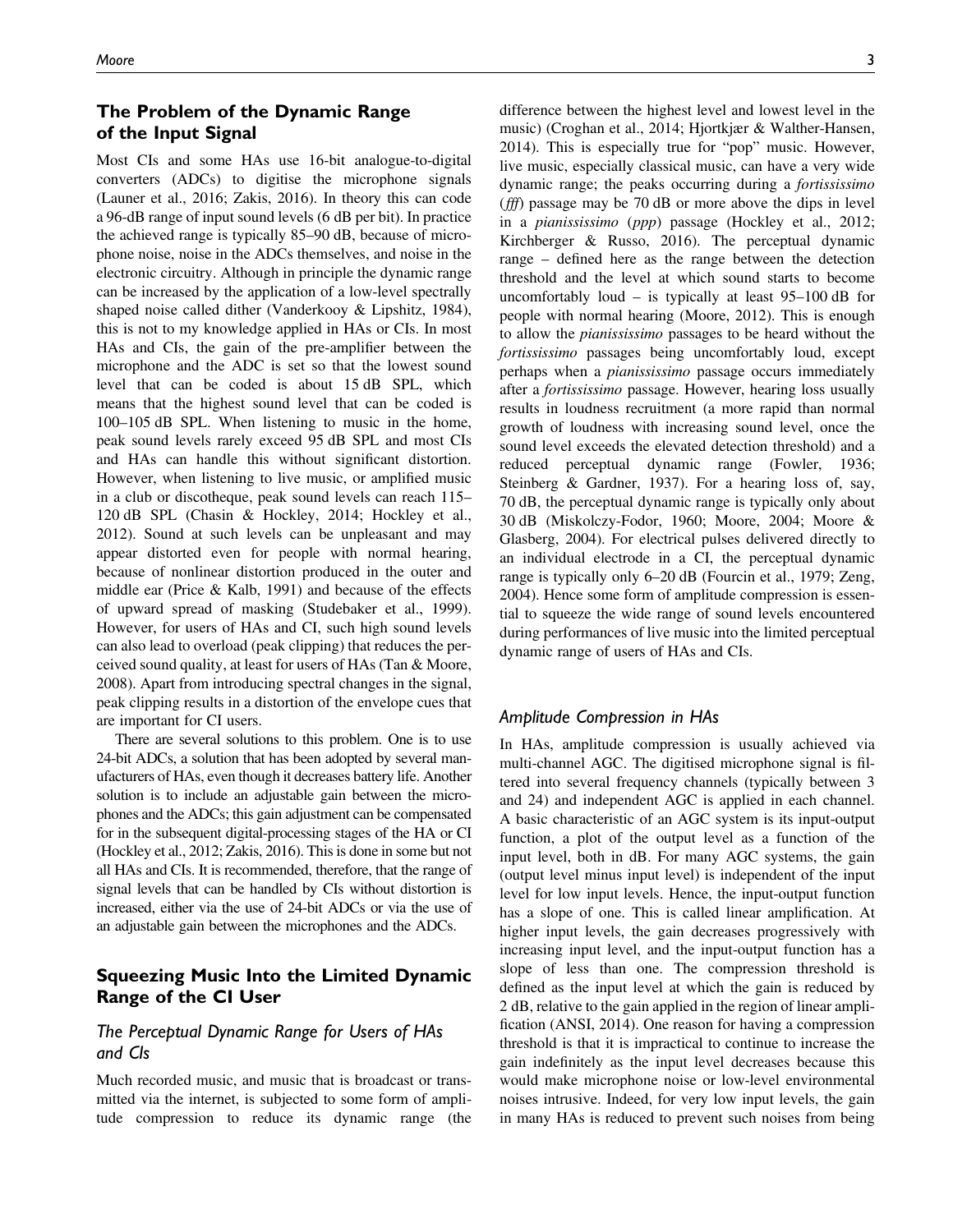audible; this is called expansion, and it is associated with a slope of the input-output function greater than one.

Over the range of input levels where compression is applied, the "amount" of compression is specified by the compression ratio, the change in input level (in dB) required to achieve a 1-dB change in output level (for an input level above the compression threshold). For example, a compression ratio of 3 means that each 3-dB increase in input level leads to a 1-dB increase in output level, so the input-output function has a slope of 1/3. In most HAs the compression ratio is set independently for each channel depending on the perceptual dynamic range at the centre frequency of that channel, which is often estimated from the audiometric threshold (Keidser et al., 2012; Moore et al., 2010).

AGC systems vary in how rapidly they respond to a sudden change in the input sound level. The speed of the AGC systems in HAs is typically measured using a sound whose input level changes abruptly between 55 and 90 dB SPL (ANSI, 2014). When the sound level increases, the gain decreases. The time taken for the output to get within 3 dB of its steady value is called the attack time. When the sound level decreases, the gain increases. The time taken for the output to increase to within 4 dB of its steady value is called the recovery time or release time. For HAs, there is no general consensus about what compression speed is "best" (Moore, 2008). Some manufacturers use fast-acting compression, typically with attack times in the range 0.5– 20 ms and release times in the range 5–150 ms. Some manufacturers use slow-acting compression, typically with attack times in the range 20–2,000 ms and release times in the range 500–5,000 ms or more. The attack time is usually chosen to be smaller than the release time to reduce the experience of uncomfortable loudness when sudden increases in sound level occur. Some manufacturers use systems with two or more speeds (Moore et al., 1991; Moore & Glasberg, 1988; Nordqvist & Leijon, 2004; Stone et al., 1999; Stöbich et al., 1999). In these systems, the gain is mostly determined by a slow-acting AGC system, but a fast-acting system takes over and rapidly reduces the gain if there is a sudden increase in sound level. If the increase in sound level is brief (for example the sound of a door slamming or a knife being dropped on a plate), the gain returns to the value set by the slow-acting system.

There have been several studies of preferences for compression speed for HA users when listening to music. Hansen (2002) used a simulated 15-channel hearing aid and a paired-comparison procedure. The gain for medium input sound levels was adjusted for each subject using the NAL-R fitting rule (Byrne & Dillon, 1986), but the compression ratio was fixed at 2 for all channels and subjects, rather than being tailored to suit the individual hearing losses. The stimuli included classical and pop music presented at an input level of 80 dB SPL. The longest release time used (4,000 ms) was significantly preferred over the two shorter release times used (400 and 40 ms).

Moore et al. (2011) used a paired-comparison procedure and a simulated five-channel HA to compare preferences for slow versus fast compression, using both speech and music stimuli and using three mean levels for the input signal, 50, 65 and 80 dB SPL. The simulated HA was programmed to suit the individual hearing losses, which were mild, using the CAM2 procedure (Moore et al., 2010). They found slight mean preferences for slow compression for both speech and music, but the effect was only clear for an input level of 80 dB SPL, and not for input levels of 50 and 65 dB SPL. They also assessed the effect of slightly delaying the audio signal relative to the gain-control signal (by 2.55 to 15 ms). This delay, referred to as the "alignment delay", allowed the gain to be reduced just *before* any sudden increase in sound level (Robinson & Huntington, 1973; Verschuure et al., 1993), thus increasing the effectiveness of the AGC system in preventing loudness discomfort. The effect of the alignment delay was small except for a highly percussive sound (solo xylophone) combined with the fast compression system, for which alignment delays of 2.5, 5, and 7.5 ms were preferred over no delay.

Croghan et al. (2014) used a paired-comparison procedure and a simulated HA with either 3 or 18 channels to compare preferences for slow versus fast compression. They used both rock and classical music, and the stimuli were subjected to various amounts of compression prior to the simulated HA processing, to simulate the compression that is often applied to recorded music. The stimuli were presented at a nominal level of 65 dB SPL prior to the simulated HA processing. The HAs were individually fitted using the NAL-NL1 prescription method (Byrne et al., 2001). For stimuli that were not compressed prior to HA processing, slow compression was preferred over fast compression for both the 3- and 18-channel systems and for both classical and rock music.

Moore and Sek (2016b) used a paired-comparison procedure and a simulated five-channel HA to compare preferences for slow versus fast compression. Three mean levels were used for the input signal, 50, 65 and 80 dB SPL. They tested a hypothesis put forward by Moore (2008) that reduced sensitivity to the temporal fine structure (TFS) of sounds may be associated with a preference for slow compression. This hypothesis is based on the observation that high sensitivity to TFS is associated with a better ability to understand speech at low speech-to-background ratios (Füllgrabe et al., 2015), perhaps because TFS information is useful for the perceptual segregation of the target and background sounds (Lunner et al., 2012). Also, high sensitivity to TFS may be associated with less reliance on envelope cues in different frequency channels and with more resistance to the envelope distortion produced by fast-acting compression (Souza, 2002; Stone & Moore, 1992, 2004; Stone et al., 2009). On the other hand, people with poor sensitivity to TFS, including users of CIs, may rely mainly on envelope cues in different frequency channels, and for them it is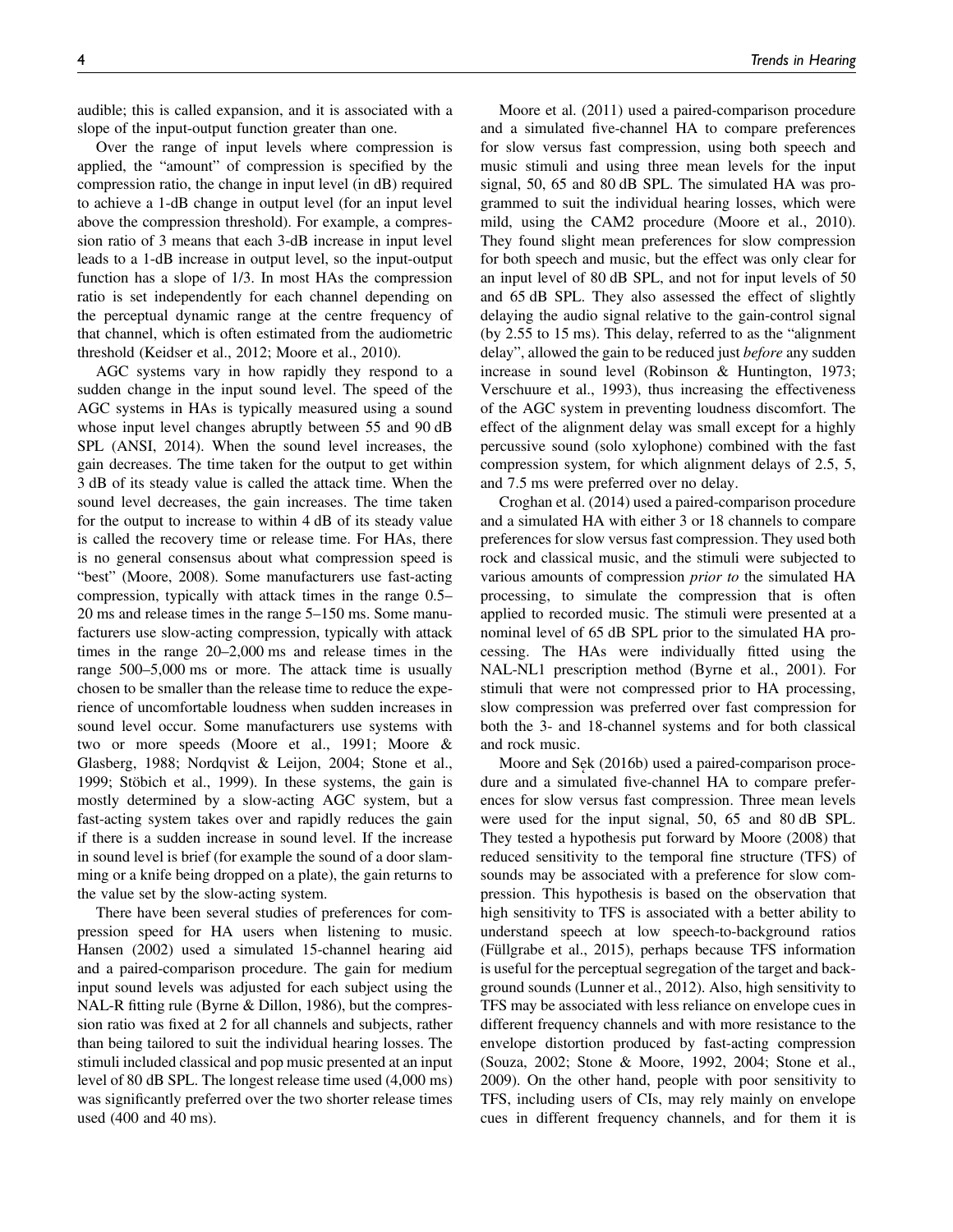important to avoid the envelope distortion that is introduced by fast compression. Hence, slow compression may be the preferred option for HA users and CI users with poor sensitivity to TFS.

Moore and Sek (2016b) tested subjects with moderate-to-severe sensorineural hearing loss and assessed their sensitivity to TFS indirectly by measuring difference limens for frequency (DLFs) for a pure tone signal centred at 2,000 Hz, based on the (not universally accepted) assumption that frequency discrimination depends on the use of TFS information for frequencies up to a few kHz (Heinz et al., 2001a; Heinz et al., 2001b; Moore, 1973; Moore & Ernst, 2012). The simulated HA was programmed to suit the individual hearing losses using the CAM2 prescription method (Moore et al., 2010), modified slightly as described in Moore and Sek (2013) and Moore and Sek (2016a). Only one ear of each subject was tested.

For all three input levels used, there were small overall preferences for slow over fast compression. Figure 1 shows the individual and mean preferences averaged across the three levels for listening to music. Preference scores above 0 indicate a preference for slow compression. Nine subjects showed a preference for slow compression of 0.5 scale units or more (the scale went from  $-3$  to  $+3$ , with 0 indicating no preference), and the rest showed very small preferences for slow compression or no clear preference. Thus, at least for the music stimuli used in the study (jazz music, classical music and a man singing with a guitar), slow-acting compression seems to be a "safe" option. The logarithms of the DLFs for the test ears were weakly but significantly correlated with preference scores for music, based on a one-

In summary, studies of hearing-impaired subjects using simulated HAs suggest that slow compression is preferable to fast compression for listening to music. However, it should be remembered that while the studies described above used a reasonably wide range of input levels (50– 80 dB SPL), the range was not as wide as might be encountered when listening to live music. Also, the stimuli did not include conditions where the level changed abruptly from a high to a low value, as might occur in music. When the level decreases abruptly, the gain in a slow-acting compression system takes some time to increase; for example, the recovery time of the slow-acting compression used by Moore and Sek (2016b) was 3,000 ms. For users of HAs the subjective effect of an abrupt decrease in level is that the HA has become "dead" for a second or two, which is clearly undesirable.

#### Amplitude Compression in CIs

Because of the very small perceptual dynamic range for electrical signals applied to the auditory nerve, all CIs incorporate some form of amplitude compression. Figure 2 is a simplified schematic of the signal processing that is performed in many CIs. The analogue microphone signal is subjected to analogue-to-digital conversion (ADC) (often after preamplification and filtering to reduce the influence of strong low-frequency components) and the broadband digital



Figure 1. Preferences for slow versus fast compression for individual subjects and for the mean across subjects, as obtained by Moore and Sęk (2016b) using a simulated HA. Bars falling above the horizontal line at the centre of the panel indicate preferences for slow compression over fast compression. Redrawn from Moore and Sęk (2016b).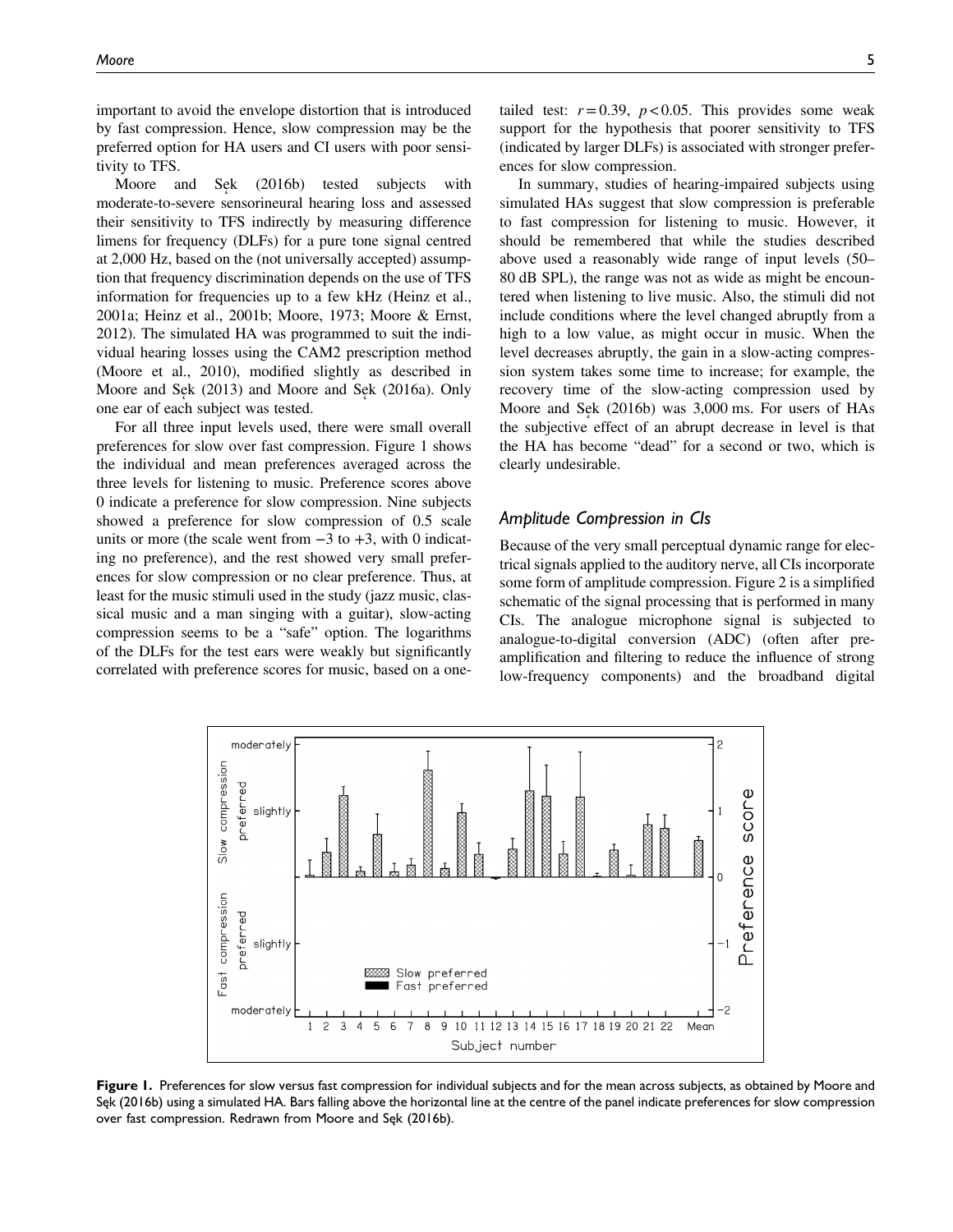

Figure 2. Simplified schematic diagram of the signal processing preformed in several CIs.

signal is subjected to AGC. The amplitude-compressed signal is then filtered into frequency channels using an array of bandpass filters (BPF, 1 to  $n$ ), the channel signals are rectified and lowpass filtered (LPF) to extract the envelope, the envelope signals are subjected to instantaneous compression (often referred to as mapping), and the compressed envelope is used to modulate the amplitude or width of the biphasic current pulses delivered to each electrode. Thus, there are two stages of amplitude compression, produced by the front-end AGC and by the mapping for the individual channels. The CIs produced by three of the main manufacturers, Cochlear Corporation, Med-El, and Advanced Bionics, all have this general structure, although they differ in the speed of the front-end AGC, the number of channels, the sharpness of the filters used to create the channel signals, and the method of envelope extraction (Vaerenberg et al., 2014). The early devices made by Cochlear Corporation have a front-end slow-acting "automatic sensitivity control" (Seligman & Whitford, 1995) followed by a fast-acting AGC system, with a very high compression ratio (called a compression limiter) (Khing et al., 2013). The current CIs manufactured by Med-El, Advanced Bionics, and Cochlear Corporation incorporate a dual time-constant system (Boyle et al., 2009; Khing et al., 2013; Stöbich et al., 1999) similar to that described by Stone et al. (1999). The CIs manufactured by Cochlear Corporation also include the option of a multi-channel slow-acting AGC system called adaptive dynamic range optimisation (ADRO, Blamey, 2005) which is applied separately to the envelope signal in each channel (Khing et al., 2013; Wolfe et al., 2011). To my knowledge, there are no published evaluations of the ADRO system for music listening.

When listening to music, there are several problems associated with the use of single-channel AGC applied to the broadband signal:

1. The input-output functions of the front-end AGCs used in CIs have been designed to work well for the typical speech signals encountered in everyday life but may not be optimal for music. For example, the Advanced Bionics system uses a compression threshold of about 63 dB SPL combined with a high compression ratio (about 12). This means that many music signals would be subjected to strong (albeit slow-acting) amplitude compression, reducing the impression of dynamic changes in music, such as the contrast between a forte passage and a piano passage. In comparison, the multichannel AGC systems used in HAs typically have compression thresholds in the range 20 to 45 dB SPL and compression ratios in the range 1.5 to 3 (Moore et al., 2001).

- 2. A relatively intense narrowband signal (e.g. a strong bass sound) will reduce the level for all frequency components, making some parts of the music harder to hear.
- 3. The AGC introduces cross-modulation effects (Stone & Moore, 2004; Stone & Moore, 2008): a brief strong signal from one source (e.g. a drum beat) leads to a reduction in gain for another sound source (e.g. strings). This can make a steady sound (e.g. sustained strings or a sung note) appear to fluctuate in level and it may make it harder to segregate sound sources. Such effects are strongest for fast-acting compression, but they occur to some extent even when slow compression is used, unless it is very slow indeed.

Improvements might be produced by:

- 1. Changing the input-output function of the front-end AGC. There are very few systematic studies exploring the effect on music perception of varying the compression threshold or the compression ratio of the front-end AGC in a CI. Gilbert et al. (2021) explored the effect of varying the compression ratio of the front-end AGC in the Med-El CI, keeping the compression threshold fixed at 48 dB SPL, and found no significant effect on music preferences. However, they varied the compression ratio only over a small range (2.5 to 3.5) and they used samples of music with a single fixed input level of 65 dBA. They did not explore the effect of simultaneously varying the compression threshold and the compression ratio. It seems plausible that a lower compression threshold and a lower compression ratio than currently used would give a better impression of the dynamic changes in a piece of music.
- 2. Using a multi-channel rather than single-channel front-end AGC system. This would prevent an intense narrowband signal from reducing the level of all frequency components, and it would also, to some extent, reduce the cross-modulation effects described above.
- 3. For dual time-constant AGC systems, making the slow time constants even slower. However, experimental studies are required to assess whether or not this is beneficial and to determine the optimal compression speed, if there is such a thing.

6 Trends in Hearing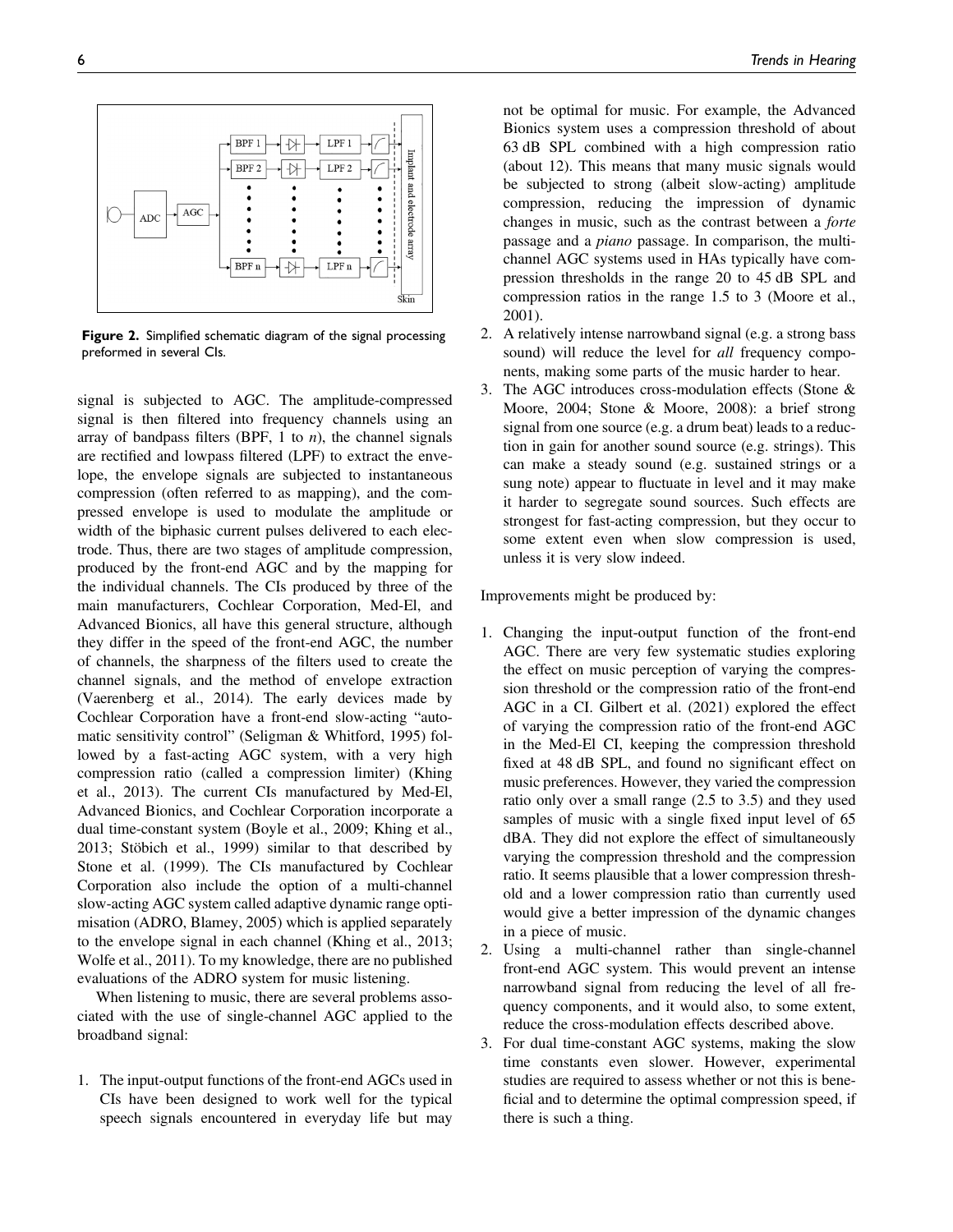As noted above, in addition to the front-end AGC, the CIs of Cochlear Corporation, Med-El, and Advanced Bionics include a stage of instantaneous compression in the transformation from the envelope magnitude in a given channel to the electrical signal applied to the electrode that is driven by that channel. Figure 3 is a schematic illustration of the mapping system used in each channel of an Advanced Bionics CI. The x-axis shows the input sound level. The y-axis shows the magnitude of the electrical signal delivered to the electrode in current units (CU). In this example, the threshold (T) level for that channel is 20 CU and the most comfortable level (M) is 200 CU. The input dynamic range (IDR) is the range of levels that the sound processor codes into electrical stimulation current in the range between the T level and the M level (20 to 200 CU) for each channel. The default IDR is 60 dB, but the IDR can be adjusted via a "sensitivity" control. Figure 3 shows schematic input-output functions for IDRs of 50, 65, and 80 dB. Levels above the top of the IDR are mapped to a very small range of CUs from the M level (200 CU) to an upper limit of about 220 CU (depending on the electrical pulse width and rate). Levels below the bottom of the IDR are mapped to an inaudible current, below the T level. The mapping for input levels above the compression threshold of 63 dB SPL depends on the time-varying gain of the front-end AGC.

In Figure 3, the input-output functions are straight lines when plotted as CU in linear units against effective level in dB. This represents a compressive form of mapping. The shapes of the input output-functions are loosely based on studies of the relationship between electrical signals applied to a single electrode and loudness (Zeng & Shannon, 1995; Zeng et al., 1998). The idea is that loudness fluctuations over time conveyed by changes in the electrical signal applied to a given electrode should resemble the



Figure 3. Schematic input-output functions for the advanced bionics CIs for input dynamic ranges (IDRs) of 50, 65, and 80 dB.

loudness fluctuations that would occur in a normal ear in response to fluctuations in sound level in a local frequency region. In practice, however, the shapes of the functions relating loudness to the electrical signal applied to an electrode can vary from one CI user to another and can vary across electrodes within a CI user. Also, for input signals with levels above the compression threshold (63 dB SPL in this example), which would occur often for live music, much

stronger compression is applied. Thus, the mapping process inevitably results in some distortion of the internal representation of the envelope for CI users. Finally, the shapes of the functions mapping envelope magnitude to electrical signal vary across manufacturers (Vaerenberg et al., 2014), and it is not clear what form of mapping gives the most faithful internal representation of the envelope in each channel.

One manufacturer of CIs, Oticon Medical, uses a different system, which is illustrated in Figure 4, adapted from Langner et al. (2020). This system does not use a front-end AGC. Rather all amplitude compression is applied in the mapping from envelope magnitude in a given channel to the current applied to the corresponding electrode (the electrical pulse width is modulated). This system is called "Voice Guard" since it was designed to convey the envelope fluctuations of speech signals as faithfully as possible. The mapping from envelope amplitude to electrical pulse width is compressive and it is also adaptive. The root-mean-square (RMS) level of the input signal is averaged over the previous 2 s. The estimate of the RMS level is updated every 2 ms. This slowly-changing RMS level estimate is used to control the "knee-point" of the mapping function (similar to the compression threshold) in 3-dB steps, as illustrated in Figure 5. This is done separately for each of four frequency ranges. For a "Low" RMS input level (60 dB SPL), the kneepoint is set to its lowest value (ranging from 52 dB SPL for low centre frequencies to 41 dB SPL for high centre frequencies). For a "High" RMS input level (80 dB SPL), the kneepoint is set to its highest value (ranging from 70 dB SPL for low centre frequencies to 58 dB SPL for high centre frequencies). The system incorporates a "hysteresis" function that prevents the knee-point from fluctuating wildly when the input level is halfway between the values corresponding to two knee-points. The output electrical signal at the kneepoint is always set to 75% of the electrical dynamic range between the threshold (T) and the highest comfortable level (C) for each channel.

As noted above, the Voice Guard system was designed with the intention of improving the perception of speech,



Figure 4. Schematic diagram of the "voice guard" system used in the oticon medical CI.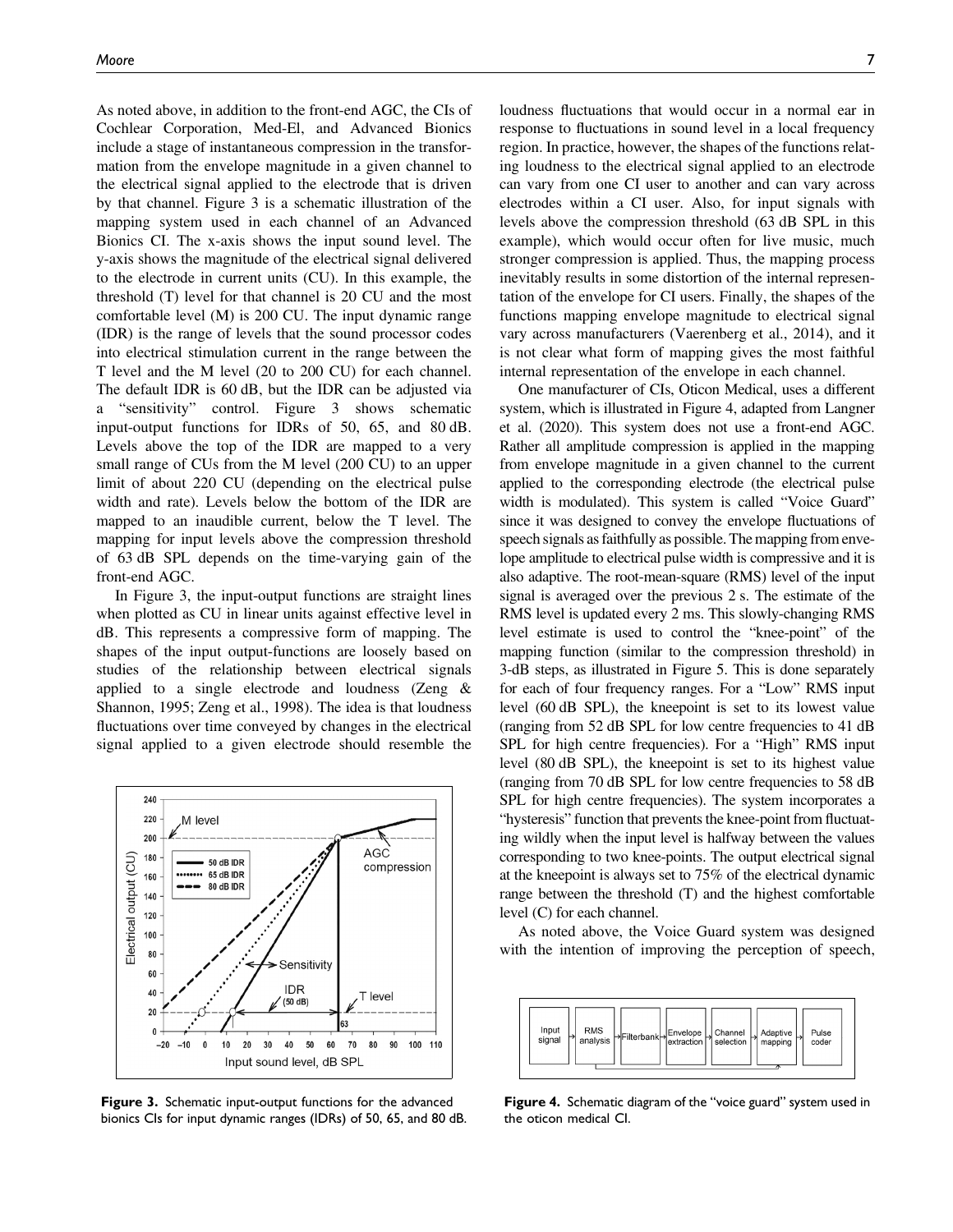

Figure 5. Schematic diagram of the adaptive mapping from the envelope magnitude in a given channel to the electrical output for that channel, as used in the Oticon medical voice guard system.

especially speech in background noise. As far as I know, it has not been evaluated or optimised for music listening. However, since the mapping in the individual channels is controlled by the slowly-changing RMS level of the broadband signal, the Voice Guard system is likely to suffer from some of the same problems as for the front-end AGCs used in other CI systems. Specifically, if the RMS level of the broadband signal increases, the electrical output decreases for all channels, regardless of whether the increase in RMS level was produced by a narrowband signal (e.g. a strong low-frequency note) or by a broadband signal (e.g. a crescendo in the music). Thus the system will suffer from cross-modulation effects. Also, in the Voice Guard system all of the compression of dynamic range is performed in the instantaneous mapping from channel envelope magnitude to electrical output. The research reviewed above for HAs suggest that for music listening slow compression is preferred over fast compression. Therefore, performing all of the compression via instantaneous mapping is unlikely to be optimal for music listening. Finally, because all of the compression is performed via the mapping, very strong compression has to be used in the mapping. For example, for a high RMS input level of 80 dB SPL, the kneepoint for a channel channel centred close to 2 kHz would be 66 dB. This means that all levels above 66 dB in that channel would be mapped into only 25% of the electrical dynamic range. Potentially, this could reduce the detectability of small envelope fluctuations, although the ability to detect small changes in electric current is usually best towards the upper end of the electrical dynamic range (McKay et al., 2003; Shannon, 1983).

Improvements in the Voice Guard system for music listening might be produced by:

1. Controlling the mapping in individual channels by estimating the running RMS level in different frequency regions and using that to control the mapping in subgroups of electrodes, rather than by controlling the mapping in all channels by the running RMS level of the broadband signal. For example, the running RMS level at low frequencies would be used to control the mapping for the most apical electrodes.

2. Incorporating a multi-channel slow-acting or dual-timeconstant AGC system prior to the instantaneous channel mapping.

#### Approaches Based on Loudness Models

Although not implemented in current CI devices, some researchers have explored schemes for CI processing based on loudness models, with aim of restoring the perception of loudness approximately to "normal" for a wide range of input levels and spectra (Francart & McDermott, 2012; McDermott et al., 2003; McKay et al., 2003); for a review, see Wouters et al. (2015). Such schemes are based on loudness models for normal hearing and use the concept of specific loudness, which is the loudness density as a function of centre frequency (Moore, 2014). The aim is to restore the specific loudness pattern to "normal". The loudness-based schemes have shown promising results for speech in quiet and in noise and for artificial test signals, but they have not, to my knowledge, been comprehensively evaluated using music.

## Issues Associated with Binaural CIs

Many people with bilateral severe or profound hearing loss are fitted with bilateral CIs. The use of bilateral CIs can improve the ability to understand speech in the presence of background sounds and can also improve the ability to localise sounds (Culling et al., 2012; Dunn et al., 2008; Litovsky et al., 2009). The improvement in localisation appears to depend largely on the use of interaural level difference (ILD) cues (Litovsky et al., 2009; Seeber & Fastl, 2008). Currently, the slowly-adapting AGC systems that are used in CIs operate independently at the two ears. The use of independent AGC at the two ears distorts interaural level difference (ILD) cues for sound localisation (Wiggins & Seeber, 2011), especially when the head is moved (Archer-Boyd  $\&$ Carlyon, 2019; Archer-Boyd & Carlyon, 2021). The magnitude of the effect of head movement varies in a complex way with the attack and release time of the AGC system and with the speed and type of movement of the head of the CI user. This disrupts ILD cues for sound localisation, especially dynamic cues.

In principle, the distortion of dynamic ILD cues can be reduced by linking the AGC across ears, as is done in some HAs. When the AGC is linked, the same gain-control signal is applied to the signal at each ear, preserving ILD cues. The evidence for benefits of linked multi-channel AGC in HAs is mixed, and when slow-acting AGC is used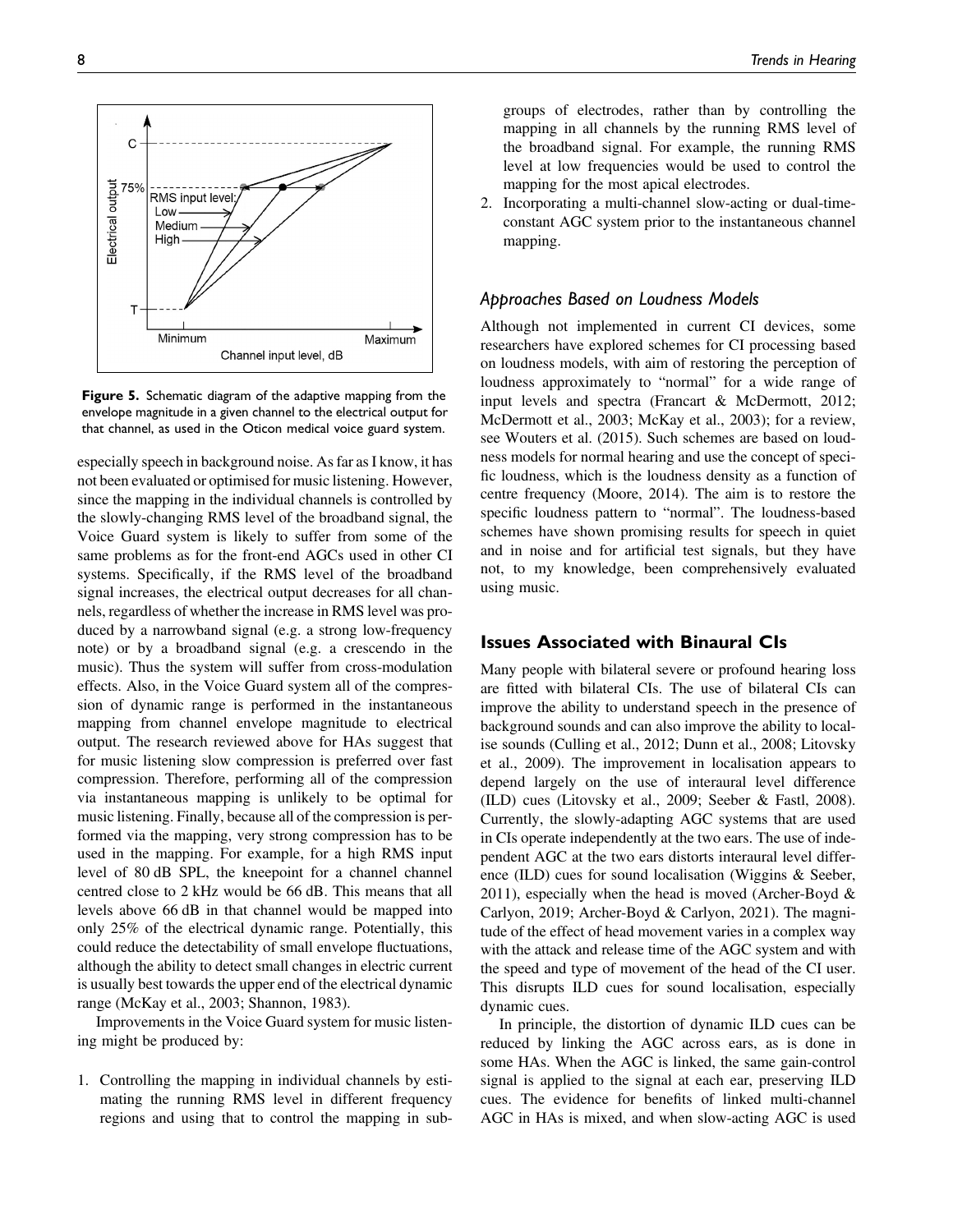the benefits appear to be minimal (Moore et al., 2016; Wiggins & Seeber, 2013). One study has reported benefits of synchronisation of the front-end AGC in experimental versions of bilaterally fitted Advanced Bionics CIs for the localisation of both static and moving sound sources (Dwyer et al., 2021). However, in that study the participants did not move their heads. Also, it is not clear whether the benefits found were a result of better preservation of ILD cues because of the synchronisation, or whether they resulted from the fact that synchronisation of AGC systems generally results in less overall compression and more slowly changing compression. Finally, it should be noted that linking of AGC systems distorts the trajectory of the changes in level at each ear as the user moves their head (Archer-Boyd & Carlyon, 2021); in other words, monaural envelope cues are distorted. Clearly, more research is needed into the potential benefits of linking the AGC systems in bilaterally fitted CIs, especially in the context of music perception.

## **Conclusions**

This paper has reviewed the AGC systems used in HAs and has considered how some of the lessons learned from studies of the AGC systems in HAs might be applied to improving music listening for users of CIs. The following recommendations are made:

- 1. A CI should be set up with a dedicated music program and any adaptive directional processing and noise reduction should be disabled for that program.
- 2. The dynamic range of the input stage of CIs should be increased, either by the use of ADCs with more resolution than 16 bits or via the use of a controllable gain applied to the microphone signal(s) before analogue-to-digital conversion.
- 3. There is a need for systematic studies exploring the effect on music perception of varying the compression threshold and the compression ratio of the front-end AGC used in the CIs of several manufacturers. It seems plausible that a lower compression threshold and a lower compression ratio than currently used would give a better impression of the dynamic changes in a piece of music, but this remains to be assessed, using both recorded and live music.
- 4. Experimental studies comparing multi-channel and single-channel front-end AGC systems for music listening should be conducted. In principle the use of multichannel AGC would prevent an intense narrowband signal from reducing the effective level of all frequency components, and it would also, to some extent, reduce cross-modulation effects between different sound sources.
- 5. For dual time-constant AGC systems, the effect of making the slow time constants even slower should be explored.
- 6. For the system in which the running RMS level of input signal is used to control the kneepoint of the mapping function, the potential benefits should be explored of controlling the mapping in individual channels by estimating the running RMS level in different frequency regions and using that to control the mapping in sub-groups of electrodes, rather than by controlling the mapping in all channels by the running RMS level of the broadband signal. As for multi-channel AGC, this should prevent an intense narrowband signal from reducing the effective level of all frequency components, and it should also, to some extent, reduce cross-modulation effects between different sound sources.
- 7. For the the system in which the running RMS level of input signal is used to control the kneepoint of the mapping function, the potential benefits should be explored of incorporating a multi-channel slow-acting or dual-time-constant AGC system prior to the instantaneous channel mapping. This would reduce the amount of instantaneous compression required for the mapping in each channel, helping to preserve short-term intensity contrasts and amplitude-modulation patterns.
- 8. Research is needed into the potential benefits of linking the AGC systems in bilaterally fitted CIs, especially in the context of music perception.
- 9. Users of bilateral CIs should be cautioned that rapid head movements might affect the apparent positions of sounds in space. They should be advised to move their heads only slowly when listening to music.

#### Acknowledgments

I thank Paddy Boyle, Alan Archer-Boyd, Andrew Oxenham, and two reviewers for helpful comments on an earlier version of this paper.

#### Declaration of Conflicting Interests

The author(s) declared no potential conflicts of interest with respect to the research, authorship, and/or publication of this article.

#### Funding

The author(s) disclosed receipt of the following financial support for the research, authorship, and/or publication of this article: This work was supported by the Medical Research Council (grant number G0701870).

#### ORCID iD

Brian C. J. Moore **D** <https://orcid.org/0000-0001-7071-0671>

## **References**

- ANSI (2014). ANSI S3.22-2014, specification of hearing aid characteristics. American National Standards Institute.
- Archer-Boyd, A., & Carlyon, R. P. (2021). Further simulations of the effect of cochlear-implant pre-processing and head movement on interaural level differences. The Journal of the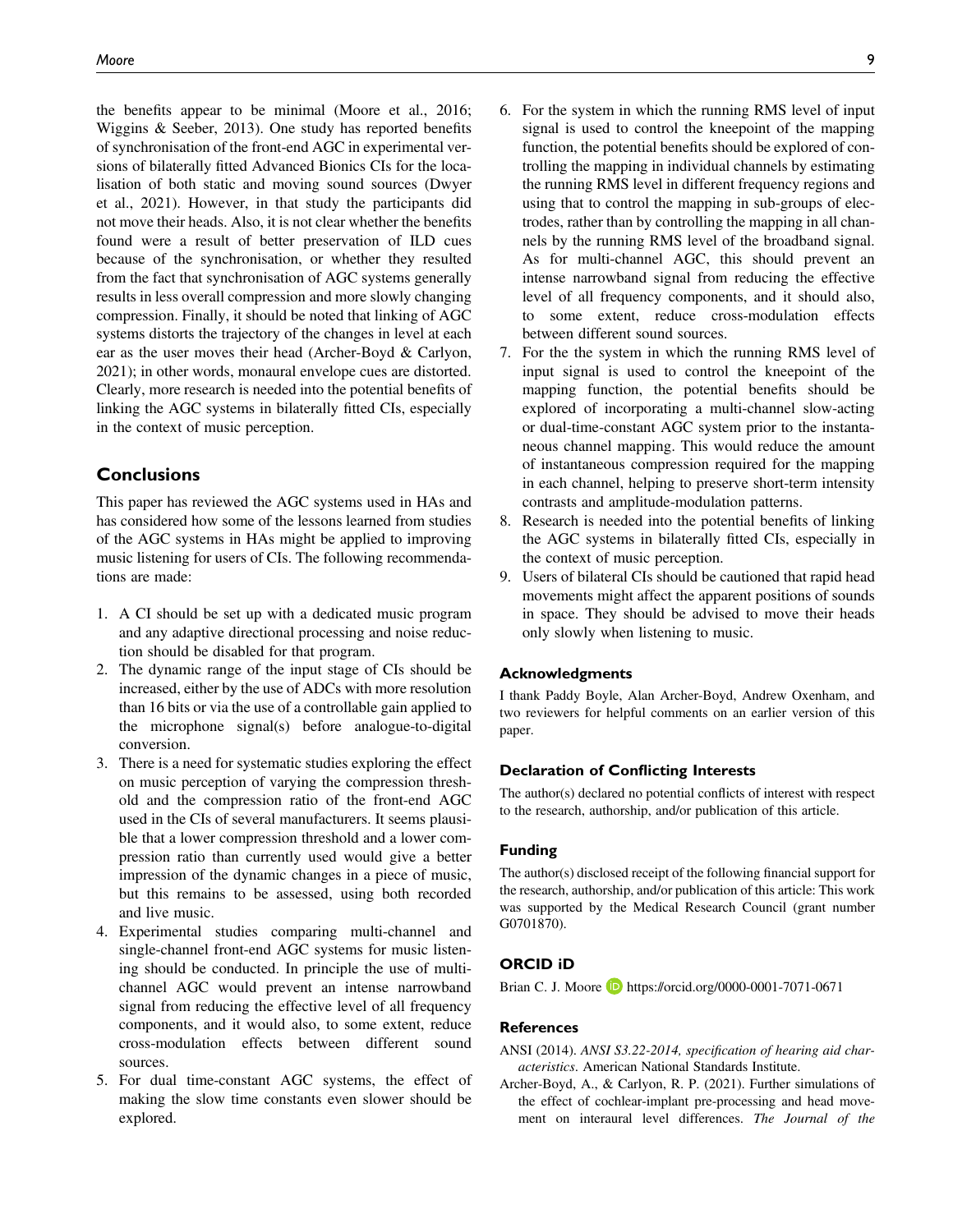Acoustical Society of America, 150, 506–525. [https://doi.org/10.](https://doi.org/10.1121/10.0005647) [1121/10.0005647](https://doi.org/10.1121/10.0005647)

- Archer-Boyd, A. W., & Carlyon, R. P. (2019). Simulations of the effect of unlinked cochlear-implant automatic gain control and head movement on interaural level differences. The Journal of the Acoustical Society of America, 145, 1389. [https://doi.org/](https://doi.org/10.1121/1.5093623) [10.1121/1.5093623](https://doi.org/10.1121/1.5093623)
- Blamey, P. J. (2005). Adaptive dynamic range optimization (ADRO): A digital amplification strategy for hearing aids and cochlear implants. Trends in Amplification, 9, 77–98. [https://](https://doi.org/10.1177/108471380500900203) [doi.org/10.1177/108471380500900203](https://doi.org/10.1177/108471380500900203)
- Boyle, P. J., Buchner, A., Stone, M. A., Lenarz, T., & Moore, B. C. J. (2009). Comparison of dual-time-constant and fast-acting automatic gain control (AGC) systems in cochlear implants. International Journal of Audiology, 48, 211–221. <https://doi.org/10.1080/14992020802581982>
- Brons, I., Houben, R., & Dreschler, W. A. (2012). Perceptual effects of noise reduction by time-frequency masking of noisy speech. The Journal of the Acoustical Society of America, 132, 2690– 2699.<https://doi.org/10.1121/1.4747006>
- Byrne, D., & Dillon, H. (1986). The national acoustic Laboratories' (NAL) new procedure for selecting the gain and frequency response of a hearing aid. Ear and Hearing, 7, 257–265. <https://doi.org/10.1097/00003446-198608000-00007>
- Byrne, D., Dillon, H., Ching, T., Katsch, R., & Keidser, G. (2001). NAL-NL1 procedure for fitting nonlinear hearing aids: Characteristics and comparisons with other procedures. Journal of the American Academy of Audiology, 12, 37–51.
- Chasin, M., & Hockley, N. S. (2014). Some characteristics of amplified music through hearing aids. Hearing Research, 308, 2–12. <https://doi.org/10.1016/j.heares.2013.07.003>
- Clark, G. M., Tong, Y. C., & Patrick, J. F. (1990). Cochlear prostheses. Churchill Livingston.
- Croghan, N. B., Arehart, K. H., & Kates, J. M. (2014). Music preferences with hearing aids: Effects of signal properties, compression settings, and listener characteristics. Ear and Hearing, 35, e170–e184. [https://doi.org/10.1097/AUD.0000000000](https://doi.org/10.1097/AUD.0000000000000056) [000056](https://doi.org/10.1097/AUD.0000000000000056)
- Culling, J. F., Jelfs, S., Talbert, A., Grange, J. A., & Backhouse, S. S. (2012). The benefit of bilateral versus unilateral cochlear implantation to speech intelligibility in noise. Ear and Hearing, 33, 673–682. [https://doi.org/10.1097/AUD.](https://doi.org/10.1097/AUD.0b013e3182587356) [0b013e3182587356](https://doi.org/10.1097/AUD.0b013e3182587356)
- Dunn, C. C., Tyler, R. S., Oakley, S., Gantz, B. J., & Noble, W. (2008). Comparison of speech recognition and localization performance in bilateral and unilateral cochlear implant users matched on duration of deafness and age at implantation. Ear and Hearing, 29, 352–359. [https://doi.org/10.1097/AUD.](https://doi.org/10.1097/AUD.0b013e318167b870) [0b013e31](https://doi.org/10.1097/AUD.0b013e318167b870)
- [8167b870](https://doi.org/10.1097/AUD.0b013e318167b870)
- Dwyer, R. T., Chen, C., Hehrmann, P., Dwyer, N. C., & Gifford, R. H. (2021). Synchronized automatic gain control in bilateral cochlear implant recipients yields significant benefit in static and dynamic listening conditions. Trends in Hearing, 25, 23312165211014139. [https://doi.org/10.1177/233121652110](https://doi.org/10.1177/23312165211014139) [14139](https://doi.org/10.1177/23312165211014139)
- Fourcin, A. J., Rosen, S. M., Moore, B. C. J., Douek, E. E., Clark, G. P., Dodson, H., & Bannister, L. H. (1979). External electrical stimulation of the cochlea: Clinical, psychophysical, speechperceptual and histological findings. British Journal of

Audiology, 13, 85–107. [https://doi.org/10.3109/030053679](https://doi.org/10.3109/03005367909078883) [09078883](https://doi.org/10.3109/03005367909078883)

- Fowler, E. P. (1936). A method for the early detection of otosclerosis. Archives of Otolaryngology, 24, 731–741. [https://doi.org/10.](https://doi.org/10.1001/archotol.1936.00640050746005) [1001/archotol.1936.00640050746005](https://doi.org/10.1001/archotol.1936.00640050746005)
- Francart, T., & McDermott, H. (2012). Speech perception and localisation with SCORE bimodal: A loudness normalisation strategy for combined cochlear implant and hearing aid stimulation. PLoS One, 7, e45385. [https://doi.org/10.1371/](https://doi.org/10.1371/journal.pone.0045385) [journal.pone.0045385](https://doi.org/10.1371/journal.pone.0045385)
- Friesen, L. M., Shannon, R. V., Baskent, D., & Wang, X. (2001). Speech recognition in noise as a function of the number of spectral channels: Comparison of acoustic hearing and cochlear implants. The Journal of the Acoustical Society of America, 110, 1150–1163.<https://doi.org/10.1121/1.1381538>
- Füllgrabe, C., Moore, B. C. J., & Stone, M. A. (2015). Age-group differences in speech identification despite matched audiometrically normal hearing: Contributions from auditory temporal processing and cognition. Frontiers in Aging Neuroscience, 6, Article 347, 1-25.<https://doi.org/10.3389/fnagi.2014.00347.>
- Gilbert, M. L., Deroche, M. L. D., Jiradejvong, P., Chan Barrett, K., & Limb, C. J. (2021). Cochlear implant compression optimization for musical sound quality in MED-EL users. Ear and Hearing, (in press).<https://doi.org/10.1097/AUD.0000000000001145>
- Glasberg, B. R., & Moore, B. C. J. (1986). Auditory filter shapes in subjects with unilateral and bilateral cochlear impairments. The Journal of the Acoustical Society of America, 79, 1020–1033. <https://doi.org/10.1121/1.393374>
- Goehring, T., Bolner, F., Monaghan, J. J., van Dijk, B., Zarowski, A., & Bleeck, S. (2017). Speech enhancement based on neural networks improves speech intelligibility in noise for cochlear implant users. Hearing Research, 344, 183-194. [https://doi.](https://doi.org/10.1016/j.heares.2016.11.012) [org/10.1016/j.heares.2016.11.012](https://doi.org/10.1016/j.heares.2016.11.012)
- Goehring, T., Keshavarzi, M., Carlyon, R. P., & Moore, B. C. J. (2019). Using recurrent neural networks to improve the perception of speech in non-stationary noise by people with cochlear implants. The Journal of the Acoustical Society of America, 146, 705–718.<https://doi.org/10.1121/1.5119226>
- Hamacher, V., Fischer, E., Kornagel, U., & Puder, H. (2006). Applications of adaptive signal processing methods in high-end hearing instruments. In E. Hänsler,, & G. Schmidt, (Eds.), Topics in acoustic echo and noise control: Selected methods for the cancellation of acoustical echoes, the reduction of background noise, and speech processing (pp. 599–636). Springer.
- Hansen, M. (2002). Effects of multi-channel compression time constants on subjectively perceived sound quality and speech intelligibility. Ear and Hearing, 23, 369–380. [https://doi.org/10.](https://doi.org/10.1097/00003446-200208000-00012) [1097/00003446-200208000-00012](https://doi.org/10.1097/00003446-200208000-00012)
- Healy, E. W., Tan, K., Johnson, E. M., & Wang, D. (2021). An effectively causal deep learning algorithm to increase intelligibility in untrained noises for hearing-impaired listeners. The Journal of the Acoustical Society of America, 149, 3943–3953. <https://doi.org/10.1121/10.0005089>
- Heinz, M. G., Colburn, H. S., & Carney, L. H. (2001a). Evaluating auditory performance limits: I. One-parameter discrimination using a computational model for the auditory nerve. Neural Computation, 13, 2273–2316. [https://doi.org/10.1162/0899766](https://doi.org/10.1162/089976601750541804) [01750541804](https://doi.org/10.1162/089976601750541804)
- Heinz, M. G., Colburn, H. S., & Carney, L. H. (2001b). Evaluating auditory performance limits: II. One-parameter discrimination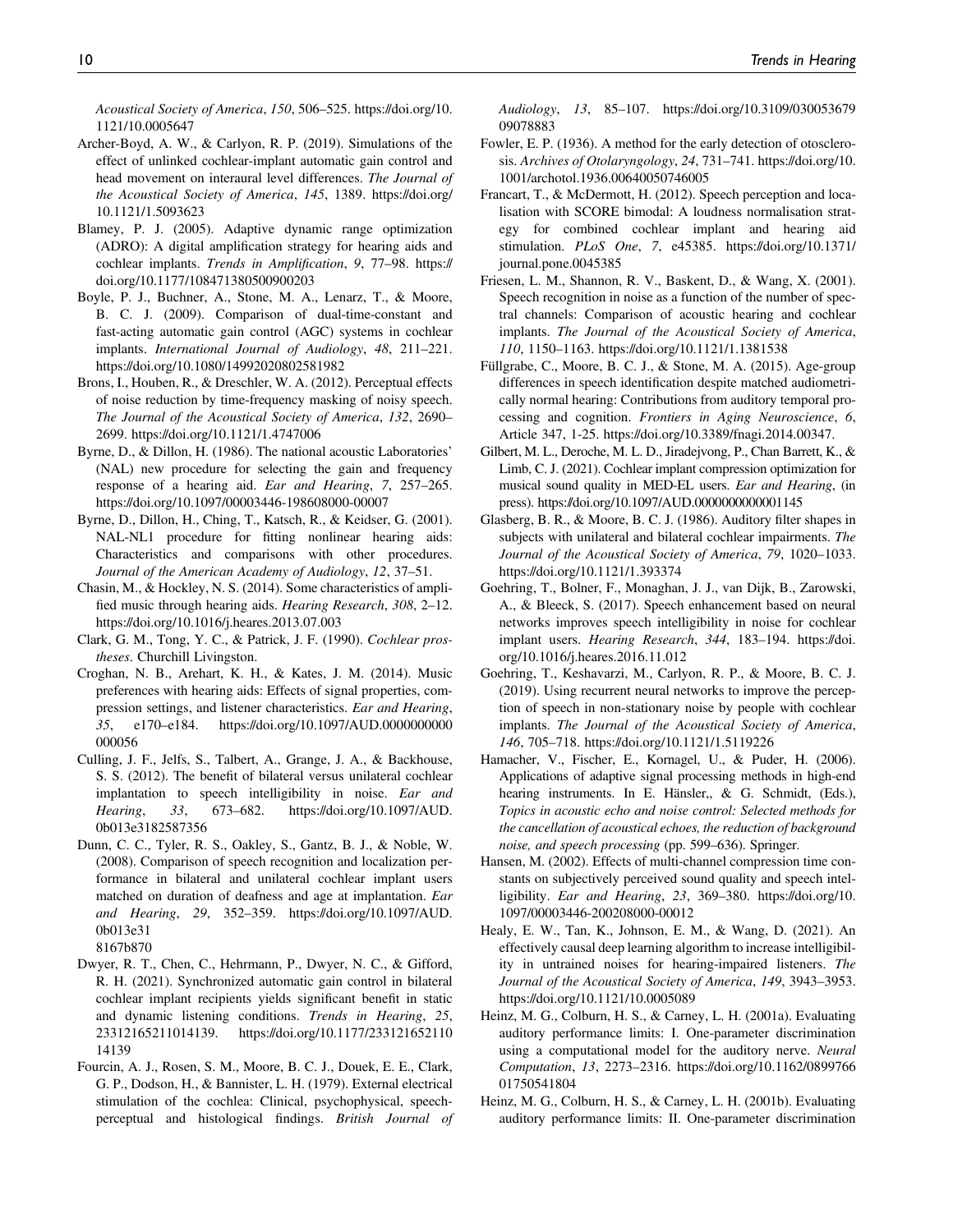with random-level variation. Neural Computation, 13, 2317– 2338.<https://doi.org/10.1162/089976601750541813>

- Hjortkjær, J., & Walther-Hansen, M. (2014). Perceptual effects of dynamic range compression in popular music recordings. Journal of the Audio Engineering Society, 62, 37–41. [https://](https://doi.org/10.17743/jaes.2014.0003) [doi.org/10.17743/jaes.2014.0003](https://doi.org/10.17743/jaes.2014.0003)
- Hockley, N. S., Bahlmann, F., & Fulton, B. (2012). Analog-to-digital conversion to accommodate the dynamics of live music in hearing instruments. Trends in Amplification, 16, 146–158.<https://doi.org/10.1177/1084713812471906>
- Holube, I., Hamacher, V., & Wesselkamp, M. (1999). Hearing instruments: Noise reduction strategies. Proc. 18th Danavox Symposium: Auditory Models and Non-linear Hearing Instruments, 359–377.
- Keidser, G., Dillon, H., Carter, L., & O'Brien, A. (2012). NAL-NL2 Empirical adjustments. Trends in Amplification, 16, 211–223. <https://doi.org/10.1177/1084713812468511>
- Keshavarzi, M., Goehring, T., Turner, R. E., & Moore, B. C. J. (2019). Comparison of effects on subjective speech intelligibility and sound quality of two algorithms for reducing babble: A deep recurrent neural network and spectral subtraction. The Journal of the Acoustical Society of America, 145, 1493–1503. [https://doi.](https://doi.org/10.1121/1.5094765) [org/10.1121/1.5094765](https://doi.org/10.1121/1.5094765)
- Khing, P. P., Swanson, B. A., & Ambikairajah, E. (2013). The effect of automatic gain control structure and release time on cochlear implant speech intelligibility. PLoS One, 8, e82263. [https://doi.](https://doi.org/10.1371/journal.pone.0082263) [org/10.1371/journal.pone.0082263](https://doi.org/10.1371/journal.pone.0082263)
- Kirchberger, M., & Russo, F. A. (2016). Dynamic range across music genres and the perception of dynamic compression in hearing-impaired listeners. Trends in Hearing, 20, 1-16. <https://doi.org/10.1177/2331216516630549>
- Langner, F., Buchner, A., & Nogueira, W. (2020). Evaluation of an adaptive dynamic compensation system in cochlear implant listeners. Trends in Hearing, 24, 2331216520970349. [https://doi.](https://doi.org/10.1177/2331216520970349) [org/10.1177/2331216520970349](https://doi.org/10.1177/2331216520970349)
- Launer, S., Zakis, J., & Moore, B. C. J. (2016). Hearing aid signal processing. In G. R. Popelka,, B. C. J. Moore,, A. N. Popper,, & R. R. Fay, (Eds.), Hearing aids (pp. 93–130). Springer.
- Limb, C. J., & Roy, A. T. (2014). Technological, biological, and acoustical constraints to music perception in cochlear implant users. Hearing Research, 308, 13–26. [https://doi.org/10.1016/j.](https://doi.org/10.1016/j.heares.2013.04.009) [heares.2013.04.009](https://doi.org/10.1016/j.heares.2013.04.009)
- Litovsky, R. Y., Parkinson, A., & Arcaroli, J. (2009). Spatial hearing and speech intelligibility in bilateral cochlear implant users. Ear and Hearing, 30, 419–431. [https://doi.org/10.1097/](https://doi.org/10.1097/AUD.0b013e3181a165be) [AUD.0b013e3181a165be](https://doi.org/10.1097/AUD.0b013e3181a165be)
- Looi, V., McDermott, H., McKay, C., & Hickson, L. (2008). Music perception of cochlear implant users compared with that of hearing aid users. Ear and Hearing, 29, 421-434. [https://doi.](https://doi.org/10.1097/AUD.0b013e31816a0d0b) [org/10.1097/AUD.0b013e31816a0d0b](https://doi.org/10.1097/AUD.0b013e31816a0d0b)
- Lunner, T., Hietkamp, R. K., Andersen, M. R., Hopkins, K., & Moore, B. C. J. (2012). Effect of speech material on the benefit of temporal fine structure information in speech for young normal-hearing and older hearing-impaired participants. Ear and Hearing, 33, 377–388. [https://doi.org/10.1097/AUD.](https://doi.org/10.1097/AUD.0b013e3182387a8c) [0b013e3182387a8c](https://doi.org/10.1097/AUD.0b013e3182387a8c)
- Madsen, S. M. K., & Moore, B. C. J. (2014). Music and hearing aids. Trends in Hearing, 18, 1–29. [https://doi.org/10.1177/](https://doi.org/10.1177/2331216514558271) [2331216514558271](https://doi.org/10.1177/2331216514558271)
- McDermott, H. J. (2004). Music perception with cochlear implants: A review. Trends in Amplification, 8, 49–82. [https://doi.org/10.](https://doi.org/10.1177/108471380400800203) [1177/108471380400800203](https://doi.org/10.1177/108471380400800203)
- McDermott, H. J., McKay, C. M., Richardson, L. M., & Henshall, K. R. (2003). Application of loudness models to sound processing for cochlear implants. The Journal of the Acoustical Society of America, 114, 2190–2197.<https://doi.org/10.1121/1.1612488>
- McKay, C. M., Henshall, K. R., Farrell, R. J., & McDermott, H. J. (2003). A practical method of predicting the loudness of complex electrical stimuli. The Journal of the Acoustical Society of America, 113, 2054–2063.<https://doi.org/10.1121/1.1558378>
- Mehta, A. H., & Oxenham, A. J. (2017). Vocoder simulations explain complex pitch perception limitations experienced by cochlear implant users. Journal of the Association for Research in Otolaryngology, 18, 789–802. [https://doi.org/10.](https://doi.org/10.1007/s10162-017-0632-x) [1007/s10162-017-0632-x](https://doi.org/10.1007/s10162-017-0632-x)
- Miskolczy-Fodor, F. (1960). Relation between loudness and duration of tonal pulses. III. Response in cases of abnormal loudness function. The Journal of the Acoustical Society of America, 32, 486–492.<https://doi.org/10.1121/1.1908107>
- Moore, B. C. J. (1973). Frequency difference limens for shortduration tones. The Journal of the Acoustical Society of America, 54, 610–619.<https://doi.org/10.1121/1.1913640>
- Moore, B. C. J. (2003). Coding of sounds in the auditory system and its relevance to signal processing and coding in cochlear implants. Otology & Neurotology, 24, 243–254. [https://doi.org/](https://doi.org/10.1097/00129492-200303000-00019) [10.1097/00129492-200303000-00019](https://doi.org/10.1097/00129492-200303000-00019)
- Moore, B. C. J. (2004). Testing the concept of softness imperception: Loudness near threshold for hearing-impaired ears. The Journal of the Acoustical Society of America, 115, 3103–3111. <https://doi.org/10.1121/1.1738839>
- Moore, B. C. J. (2007). Cochlear hearing loss: Physiological, psychological and technical issues (2nd Ed). Wiley.
- Moore, B. C. J. (2008). The choice of compression speed in hearing aids: Theoretical and practical considerations, and the role of individual differences. Trends in Amplification, 12, 103–112. <https://doi.org/10.1177/1084713808317819>
- Moore, B. C. J. (2012). An introduction to the psychology of hearing (6th Ed). Brill.
- Moore, B. C. J. (2014). Development and current status of the "cambridge" loudness models. Trends in Hearing, 18, 1–29. [https://](https://doi.org/10.1177/2331216514550620) [doi.org/10.1177/2331216514550620](https://doi.org/10.1177/2331216514550620)
- Moore, B. C. J. (2016). Effects of sound-induced hearing loss and hearing aids on the perception of music. Journal of the Audio Engineering Society, 64, 112–123. [https://doi.org/10.17743/](https://doi.org/10.17743/jaes.2015.0081) [jaes.2015.0081](https://doi.org/10.17743/jaes.2015.0081)
- Moore, B. C. J., & Ernst, S. M. A. (2012). Frequency difference limens at high frequencies: Evidence for a transition from a temporal to a place code. The Journal of the Acoustical Society of America, 132, 1542–1547. [https://doi.org/10.1121/1.](https://doi.org/10.1121/1.4739444) [4739444](https://doi.org/10.1121/1.4739444)
- Moore, B. C. J., Füllgrabe, C., & Stone, M. A. (2011). Determination of preferred parameters for multi-channel compression using individually fitted simulated hearing aids and paired comparisons. Ear and Hearing, 32, 556–568. [https://doi.org/10.1097/](https://doi.org/10.1097/AUD.0b013e31820b5f4c) [AUD.0b013e31820b5f4c](https://doi.org/10.1097/AUD.0b013e31820b5f4c)
- Moore, B. C. J., & Glasberg, B. R. (1988). A comparison of four methods of implementing automatic gain control (AGC) in hearing aids. British Journal of Audiology, 22, 93-104. [https://](https://doi.org/10.3109/03005368809077803) [doi.org/10.3109/03005368809077803](https://doi.org/10.3109/03005368809077803)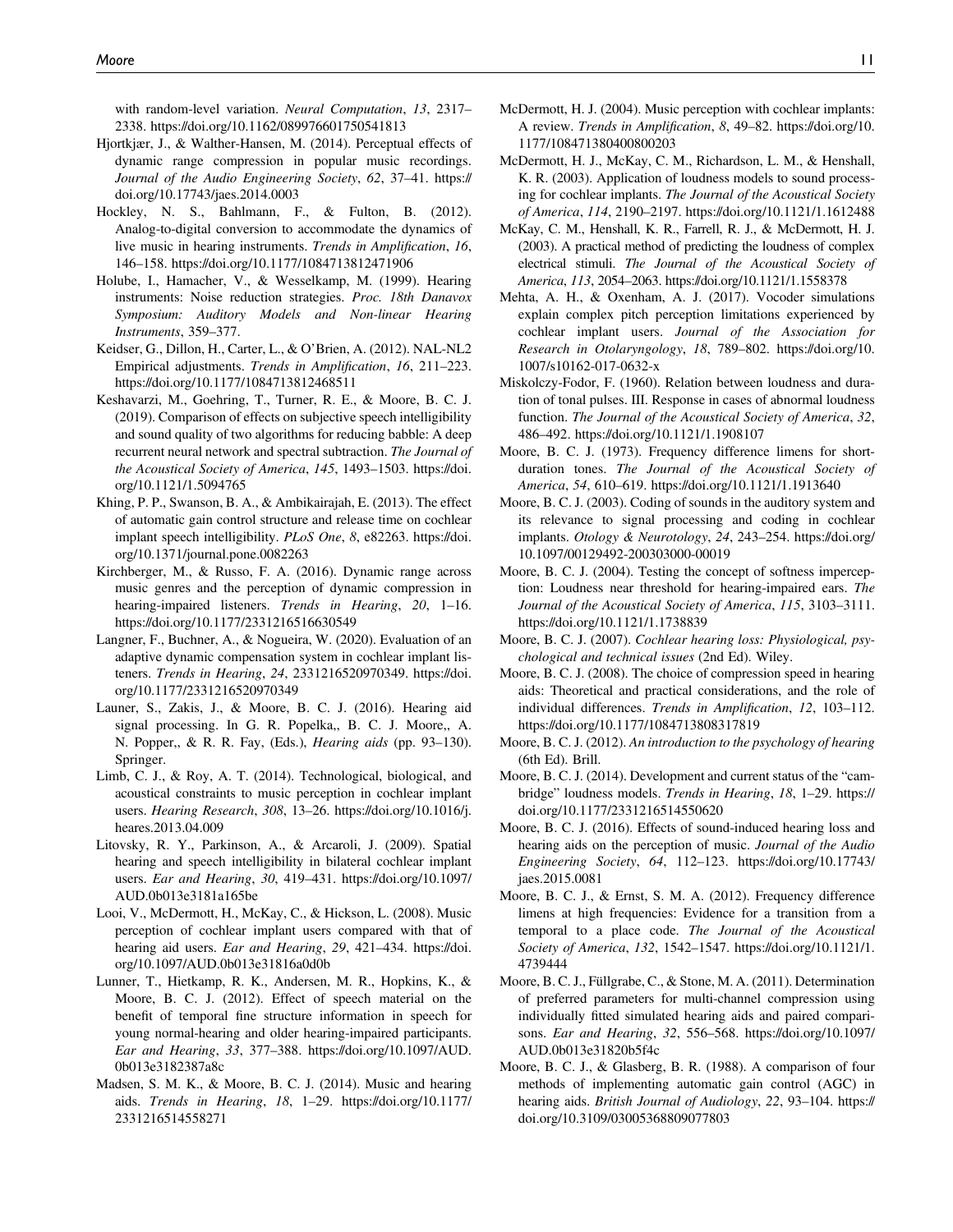- Moore, B. C. J., & Glasberg, B. R. (2004). A revised model of loudness perception applied to cochlear hearing loss. Hearing Research, 188, 70–88. [https://doi.org/10.1016/S0378-5955\(03\)](https://doi.org/10.1016/S0378-5955(03)00347-2) [00347-2](https://doi.org/10.1016/S0378-5955(03)00347-2)
- Moore, B. C. J., Glasberg, B. R., & Stone, M. A. (1991). Optimization of a slow-acting automatic gain control system for use in hearing aids. British Journal of Audiology, 25, 171– 182.<https://doi.org/10.3109/03005369109079851>
- Moore, B. C. J., Glasberg, B. R., & Stone, M. A. (2010). Development of a new method for deriving initial fittings for hearing aids with multi-channel compression: CAMEQ2-HF. International Journal of Audiology, 49, 216–227. [https://doi.](https://doi.org/10.3109/14992020903296746) [org/10.3109/14992020903296746](https://doi.org/10.3109/14992020903296746)
- Moore, B. C. J., Kolarik, A., Stone, M. A., & Lee, Y.-W. (2016). Evaluation of a method for enhancing interaural level differences at low frequencies. The Journal of the Acoustical Society of America, 140, 2817–2828. [https://doi.org/10.1121/1.](https://doi.org/10.1121/1.4965299) [4965299](https://doi.org/10.1121/1.4965299)
- Moore, B. C. J., & Sek, A. (2013). Comparison of the CAM2 and NAL-NL2 hearing-aid fitting methods. Ear and Hearing, 34, 83–95.<https://doi.org/10.1097/AUD.0b013e3182650adf>
- Moore, B. C. J., & Sek, A. (2016a). Comparison of the CAM2A and NAL-NL2 hearing-aid fitting methods for participants with a wide range of hearing losses. International Journal of Audiology, 55, 93–100. [https://doi.org/10.3109/14992027.](https://doi.org/10.3109/14992027.2015.1095360) [2015.1095360](https://doi.org/10.3109/14992027.2015.1095360)
- Moore, B. C. J., & Sek, A. P. (2016b). Preferred compression speed for speech and music and its relationship to sensitivity to temporal fine structure. Trends in Hearing, 20, 1–15. [https://doi.](https://doi.org/10.1177/2331216516640486) [org/10.1177/2331216516640486](https://doi.org/10.1177/2331216516640486)
- Moore, B. C. J., Stone, M. A., & Alcántara, J. I. (2001). Comparison of the electroacoustic characteristics of five hearing aids. British Journal of Audiology, 35, 307–325. [https://doi.org/10.1080/](https://doi.org/10.1080/00305364.2001.11745249) [00305364.2001.11745249](https://doi.org/10.1080/00305364.2001.11745249)
- Nordqvist, P., & Leijon, A. (2004). Hearing-aid automatic gain control adapting to two sound sources in the environment, using three time constants. The Journal of the Acoustical Society of America, 116, 3152–3155. [https://doi.org/10.1121/1.](https://doi.org/10.1121/1.1793207) [1793207](https://doi.org/10.1121/1.1793207)
- Pick, G., Evans, E. F., & Wilson, J. P. (1977). Frequency resolution in patients with hearing loss of cochlear origin. In E. F. Evans,, & J. P. Wilson, (Eds.), Psychophysics and physiology of hearing (pp. 273–281). Academic Press.
- Price, G. R., & Kalb, J. T. (1991). Insights into hazard from intense impulses from a mathematical model of the ear. The Journal of the Acoustical Society of America, 90, 219–227. [https://doi.org/](https://doi.org/10.1121/1.401291) [10.1121/1.401291](https://doi.org/10.1121/1.401291)
- Robinson, C. E., & Huntington, D. A. (1973). The intelligibility of speech processed by delayed long-term averaged compression amplification. The Journal of the Acoustical Society of America, 54, 314.<https://doi.org/10.1121/1.1978243>
- Seeber, B. U., & Fastl, H. (2008). Localization cues with bilateral cochlear implants. The Journal of the Acoustical Society of America, 123, 1030–1042.<https://doi.org/10.1121/1.2821965>
- Seligman, P., & Whitford, L. (1995). Adjustment of appropriate signal levels in the spectra 22 and mini speech processors. Annals of Otology, Rhinology and Laryngology. Suppl, 166, 172–175.
- Shannon, R. V. (1983). Multichannel electrical stimulation of the auditory nerve in man. I. Basic psychophysics. Hearing

Research, 11, 157–189. [https://doi.org/10.1016/0378-5955\(83\)](https://doi.org/10.1016/0378-5955(83)90077-1) [90077-1](https://doi.org/10.1016/0378-5955(83)90077-1)

- Souza, P. E. (2002). Effects of compression on speech acoustics, intelligibility, and sound quality. Trends in Amplification, 6, 131–165.<https://doi.org/10.1177/108471380200600402>
- Steinberg, J. C., & Gardner, M. B. (1937). The dependence of hearing impairment on sound intensity. The Journal of the Acoustical Society of America, 9, 11–23. [https://doi.org/10.](https://doi.org/10.1121/1.1915905) [1121/1.1915905](https://doi.org/10.1121/1.1915905)
- Stöbich, B., Zierhofer, C. M., & Hochmair, E. S. (1999). Influence of automatic gain control parameter settings on speech understanding of cochlear implant users employing the continuous interleaved sampling strategy. Ear and Hearing, 20, 104–116. <https://doi.org/10.1097/00003446-199904000-00002>
- Stone, M. A., & Moore, B. C. J. (1992). Syllabic compression: Effective compression ratios for signals modulated at different rates. British Journal of Audiology, 26, 351–361. [https://doi.](https://doi.org/10.3109/03005369209076659) [org/10.3109/03005369209076659](https://doi.org/10.3109/03005369209076659)
- Stone, M. A., & Moore, B. C. J. (2004). Side effects of fast-acting dynamic range compression that affect intelligibility in a competing speech task. The Journal of the Acoustical Society of America, 116, 2311–2323.<https://doi.org/10.1121/1.1784447>
- Stone, M. A., & Moore, B. C. J. (2008). Effects of spectro-temporal modulation changes produced by multi-channel compression on intelligibility in a competing-speech task. The Journal of the Acoustical Society of America, 123, 1063–1076. [https://doi.org/](https://doi.org/10.1121/1.2821969) [10.1121/1.2821969](https://doi.org/10.1121/1.2821969)
- Stone, M. A., Moore, B. C. J., Alcántara, J. I., & Glasberg, B. R. (1999). Comparison of different forms of compression using wearable digital hearing aids. The Journal of the Acoustical Society of America, 106, 3603–3619. [https://doi.org/10.1121/1.](https://doi.org/10.1121/1.428213) [428213](https://doi.org/10.1121/1.428213)
- Stone, M. A., Moore, B. C. J., Füllgrabe, C., & Hinton, A. C. (2009). Multi-channel fast-acting dynamic-range compression hinders performance by young, normal-hearing listeners in a two-talker separation task. Journal of the Audio Engineering Society, 57, 532–546.
- Studebaker, G. A., Sherbecoe, R. L., McDaniel, D. M., & Gwaltney, C. A. (1999). Monosyllabic word recognition at higher-than-normal speech and noise levels. The Journal of the Acoustical Society of America, 105, 2431–2444. [https://doi.org/](https://doi.org/10.1121/1.426848) [10.1121/1.426848](https://doi.org/10.1121/1.426848)
- Tan, C. T., & Moore, B. C. J. (2008). Perception of nonlinear distortion by hearing-impaired people. International Journal of Audiology, 47, 246–256.<https://doi.org/10.1080/14992020801945493>
- Tan, C. T., Moore, B. C. J., & Zacharov, N. (2003). The effect of nonlinear distortion on the perceived quality of music and speech signals. Journal of the Audio Engineering Society, 51, 1012–1031.
- Vaerenberg, B., Govaerts, P. J., Stainsby, T., Nopp, P., Gault, A., & Gnansia, D. (2014). A uniform graphical representation of intensity coding in current-generation cochlear implant systems. Ear and Hearing, 35, 533–543. [https://doi.org/10.1097/AUD.](https://doi.org/10.1097/AUD.0000000000000039) [0000000000000039](https://doi.org/10.1097/AUD.0000000000000039)
- Vanderkooy, J., & Lipshitz, S. P. (1984). Resolution below the least significant bit in digital systems with dither. Journal of the Audio Engineering Society, 32, 106–113.
- Verschuure, J., Dreschler, W. A., & de Haan, E. H., … (1993). Syllabic compression and speech intelligibility in hearing impaired listeners. Scandinavian Audiology, 22(Suppl. 38), 92–100.